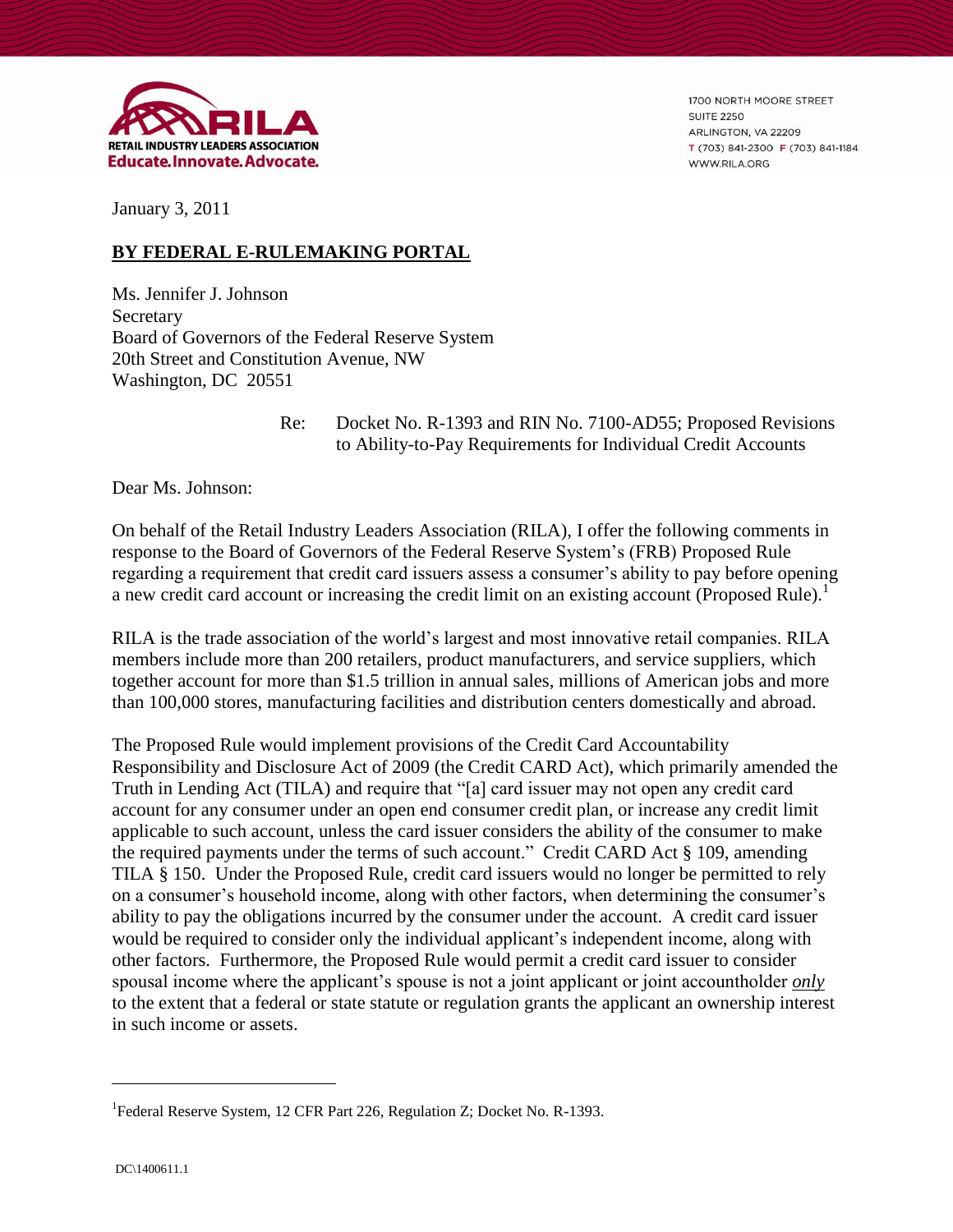RILA members – with their financial services partners – offer millions of consumers a wide variety of credit options every year. We strongly support the need for our customers to understand fully the nature and responsibilities of all credit products they sign up for, and are supportive of extending credit only to individuals who can show an ability to repay debts through income or assets. However, the Proposed Rule goes well beyond what Congress intended and would have the effect of shutting off credit availability to wide swaths of the population if household income cannot be used in determining credit worthiness. RILA appreciates this opportunity to share these comments with the FRB and hopes that the FRB will amend the Proposed Rule to permit credit card issuers to consider household income when making abilityto-pay decisions.

## **Proposed Rule Inconsistent with Congressional Intent**

RILA supports the Proposed Rule's requirement that a credit card issuer have reasonable procedures to consider an applicant's ability to pay when making a decision about whether to extend or increase credit to the applicant. It is RILA's view, however, that the Proposed Rule appears to go further than the legislative language adopted by Congress or the legislative history of the Credit CARD Act. RILA does not believe that requiring a credit card issuer to consider only a consumer's *independent* income when evaluating the consumer's ability to pay is a fair or reasonable interpretation of the requirements of the Credit CARD Act. Where Congress intended to limit use of particular income sources, or require independent means of debt repayment as it did in the case of applicants/cardholders under the age of 21 years, it expressly did so and laid out specific requirements such as a creditworthy co-signer or proof of independent income.

Conversely, this was not the case with respect to general credit consideration. The Credit CARD Act merely required that the creditor consider the *ability* of the consumer to pay the debt. We assume that this difference in language as to what must be considered was deliberate and left open the door to consideration of household income as evidence of the ability of the consumer to pay the debt. RILA believes that the FRB is putting undue restrictions where none were expressed or intended by Congress.

In addition, the Proposed Rule requires the issuer to consider all debt reflected on an individual applicant's credit bureau report, notwithstanding that much of that debt is in the form of joint obligations such as mortgage loans or auto loans, for example. In light of the household debt burden that would be evaluated against an individual's ability to pay, it simply does not make sense for the Proposed Rule not to allow household income that is used to service that debt to be included. To do less is unfair to the individual consumer and risks a host of unintended consequences.

We note that the purpose of the Equal Credit Opportunity Act (ECOA) is to make credit available to all creditworthy applicants without regard to race, sex, marital status or age. It appears the proposed "independent ability to pay" requirement runs contrary to the purpose of the ECOA.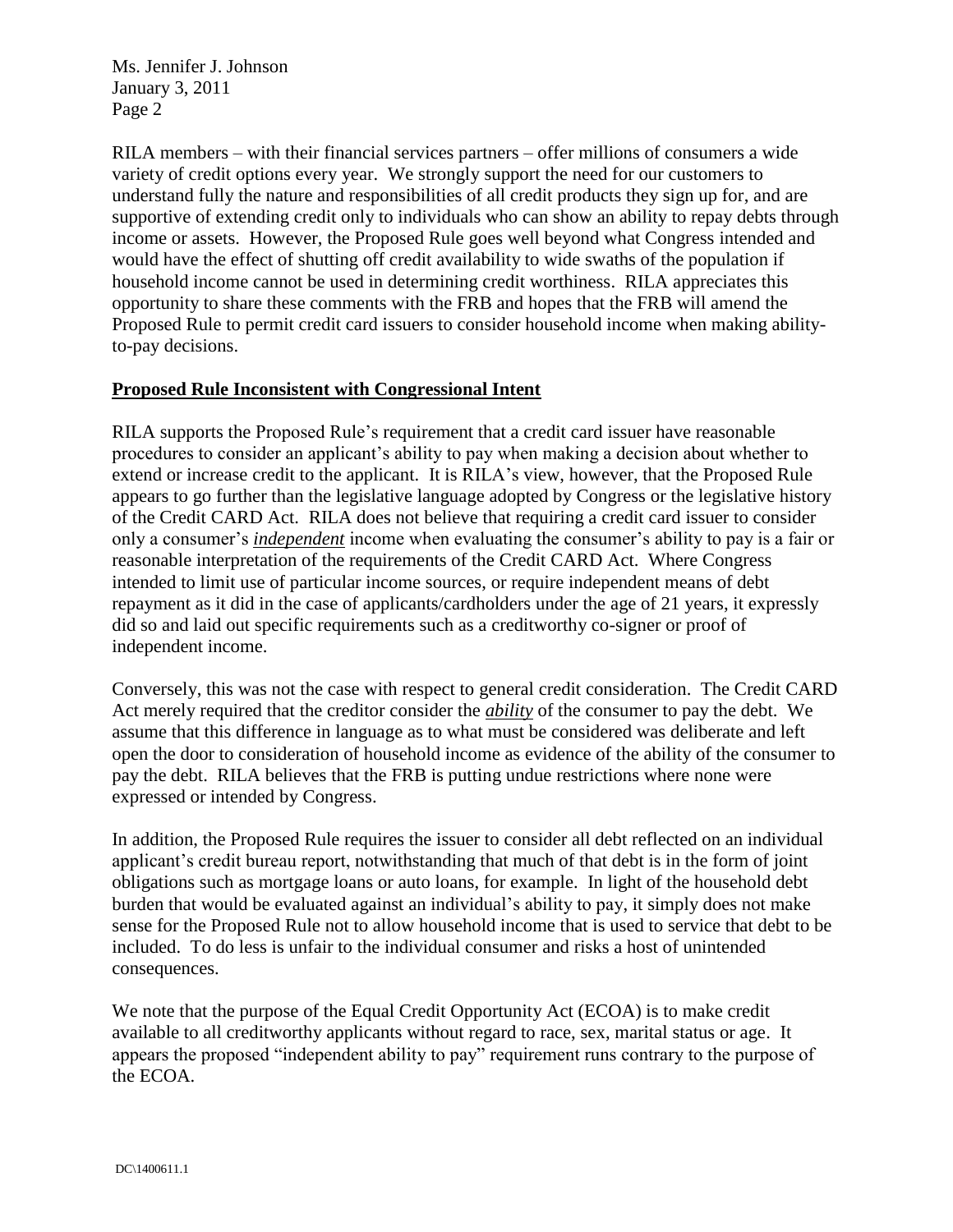### **Impact of Proposed Rule on Stay-at-Home Moms, Retirees, and Military Families**

With respect to making credit available at the point of sale in retail establishments, the Proposed Rule, if enacted as drafted, will cause consumers to have to change the way they shop. Most consumers share household duties, including shopping and obtaining credit. Restricting the use of household income will preclude members of the same household from efficiently performing their shared duties by requiring the presence of both income earners in a typical dual-income household to shop together, or effectively preventing the low/no income member of the household from shopping alone, such as non-working spouse and/or stay-at-home moms. The non-working spouse is more likely to be responsible for running the household and, therefore, the person who does the shopping. The Proposed Rule would greatly diminish the ability of a non-working spouse to have access to credit that is offered at a retail location. Thus, the effect of the Proposed Rule will be far more disruptive than we believe was intended or envisioned by Congress.

Moreover, the Proposed Rule would greatly curtail or eliminate the long-standing current credit granting practices that are compliant with the FRB's current regulations, including the Credit Card Act, that are considered safe and desirable by both retailers and their customers. The Proposed Rule would unfairly limit the ability of a spouse not employed outside the home to access consumer credit. Such a person would likely have no independent income and, when all joint household debt is taken into consideration, would have no "ability to pay" (as defined under the Proposed Rule) any obligations incurred under credit extended to that person. As a result, a spouse not employed outside the home would not be granted access to revolving credit products offered by credit card issuers.

Since women are more likely than men to be the low- or non-income earning spouse in a household, and minorities are more likely to be in the lower income ranges of two income households, this practice would have the effect of creating a disparate impact on women and minorities. This would run afoul of the ECOA and other regulations, which as noted above were designed to promote equal access to credit, and would also create legal uncertainty. Disallowing consideration of household income would inappropriately limit the income upon which these applicants/cardholders have traditionally and should reasonably be able to rely – that is, the income of the other member of the household – in applying for credit.

Additionally, the Proposed Rule, if enacted as drafted, is unfair to spouses of active duty members of the military and may severely restrict such individuals' access to credit. Even if a military spouse is employed and has independent income, he or she may be able to qualify for credit products jointly with their active duty spouse, but individually he or she may not. This problem would be exacerbated if the active duty member of the military is stationed overseas and his or her spouse remains in the United States. Such a states-side spouse who could not qualify on his or her own would have no access to credit because he or she would be unable to apply without the presence and signature of his or her active duty military spouse.

Furthermore, the Proposed Rule would restrict retirees' access to credit. A retiree with a small stream of pension benefits or similar type of income, or a retiree who relies on his or her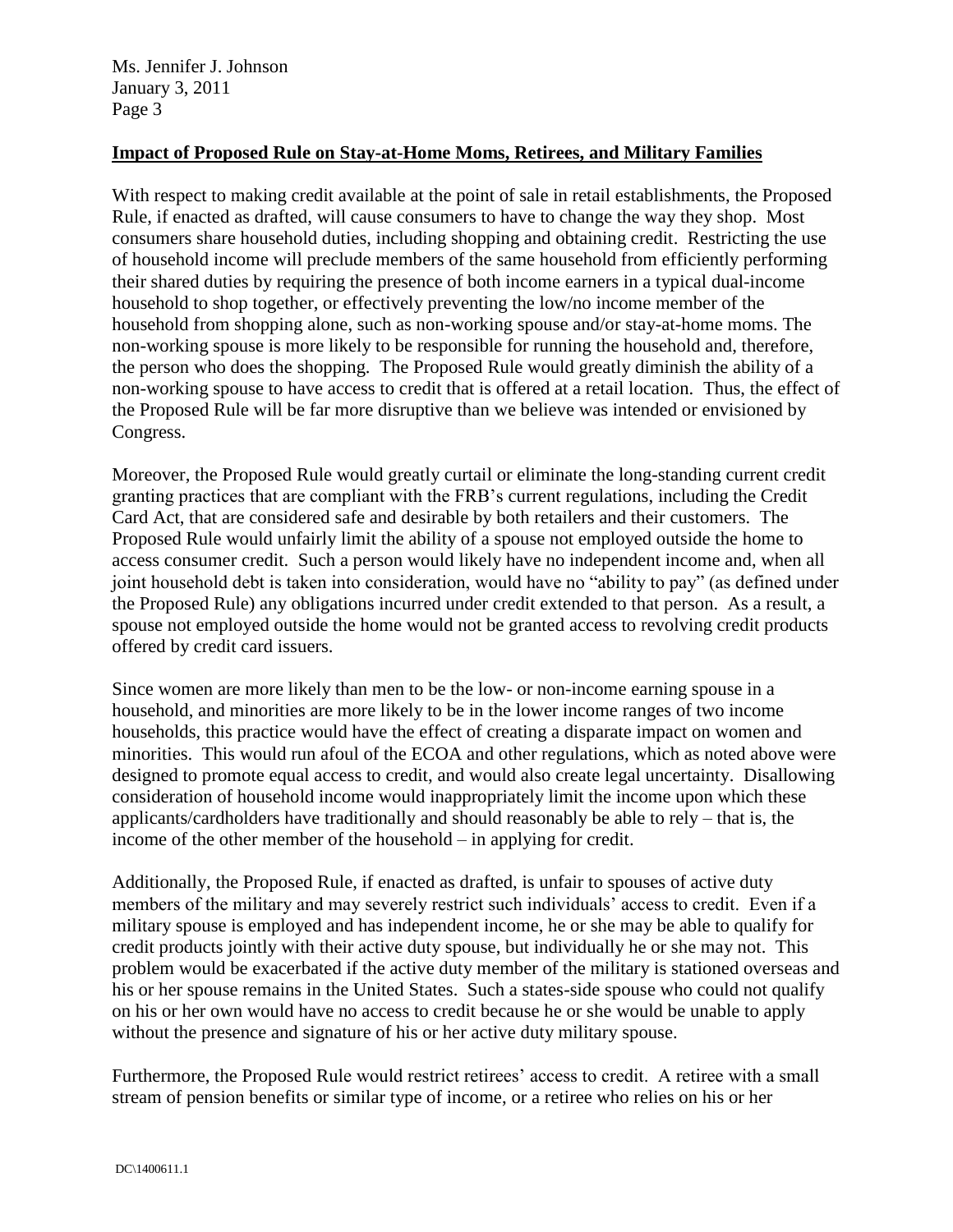spouse's stream of income, would likewise not be able to show sufficient independent, individual ability to pay. The credit card issuer would be required, under the Proposed Rule, to deny such retiree's credit application where it otherwise would be approved on the basis of household income today. RILA believes that none of the aforementioned cases was envisioned by Congress when the new requirements of the Credit CARD Act were adopted, and we urge the FRB to modify the Proposed Rule to allow consideration of household income to avoid such unintended consequences.

## **Compliance Challenges with Point of Sale Credit Environment**

The additional guidance offered by the FRB about collection of income information or a card issuer's ability to consider the spouse's income or assets to the extent that a federal or state statute or regulation grants the applicant an ownership interest in that income or those assets is impractical and unrealistic in a point-of-sale credit environment. While the Proposed Rule would allow creditors to accept whatever the applicant discloses as income, applicants will interpret this requirement differently, and some applicants will disclose household income and others individual income, yielding wildly differing results for applicants with the same individual credit profile.

In addition, before issuing a credit card to a married applicant without sufficient "independent" income, a retailer would need to determine the applicant's state of residence under the Proposed Rule. Based on such residency information, the retailer would then need to determine whether the particular state is a community property state and the applicable state rules with respect to whether the married applicant has an ownership interest in his or her spouse's income or assets. This requirement seems to be inconsistent with other non-community property states (such as Massachusetts), which may treat assets acquired during the marriage as joint assets whether or not titled as such. This requirement also raises complex consideration concerning the effect of pre- and post-nuptial agreements governing spousal assets.

With these new requirements, under the proposed rule, the determination of "independent" income would become an impossible operational challenge for retailers to handle effectively in a point-of-sale credit environment. Retailers could not adequately train their employees on the nuances of the complex, multiple state laws governing community property or spousal assets, and customers would undoubtedly not be willing to delay the purchase transaction to try to work through these issues. Furthermore, customers may well refuse to divulge personal information in an environment where the privacy necessary to explain these complex issues cannot be assured. As a result, retailers and their credit-granting partners would be forced to deny the application, which would further restrict consumers' access to credit, a result that Congress assuredly did not intend when requiring consideration of an applicant's ability to pay.

Finally, we note that the Proposed Rule substitutes a "mechanical" methodology for the more rigorous typical credit assessment that creditors currently use to evaluate how family income meets the test of predicting the credit worthiness of an individual spouse. We believe that this frustrates the risk assessment and management processes and will inevitably result in a